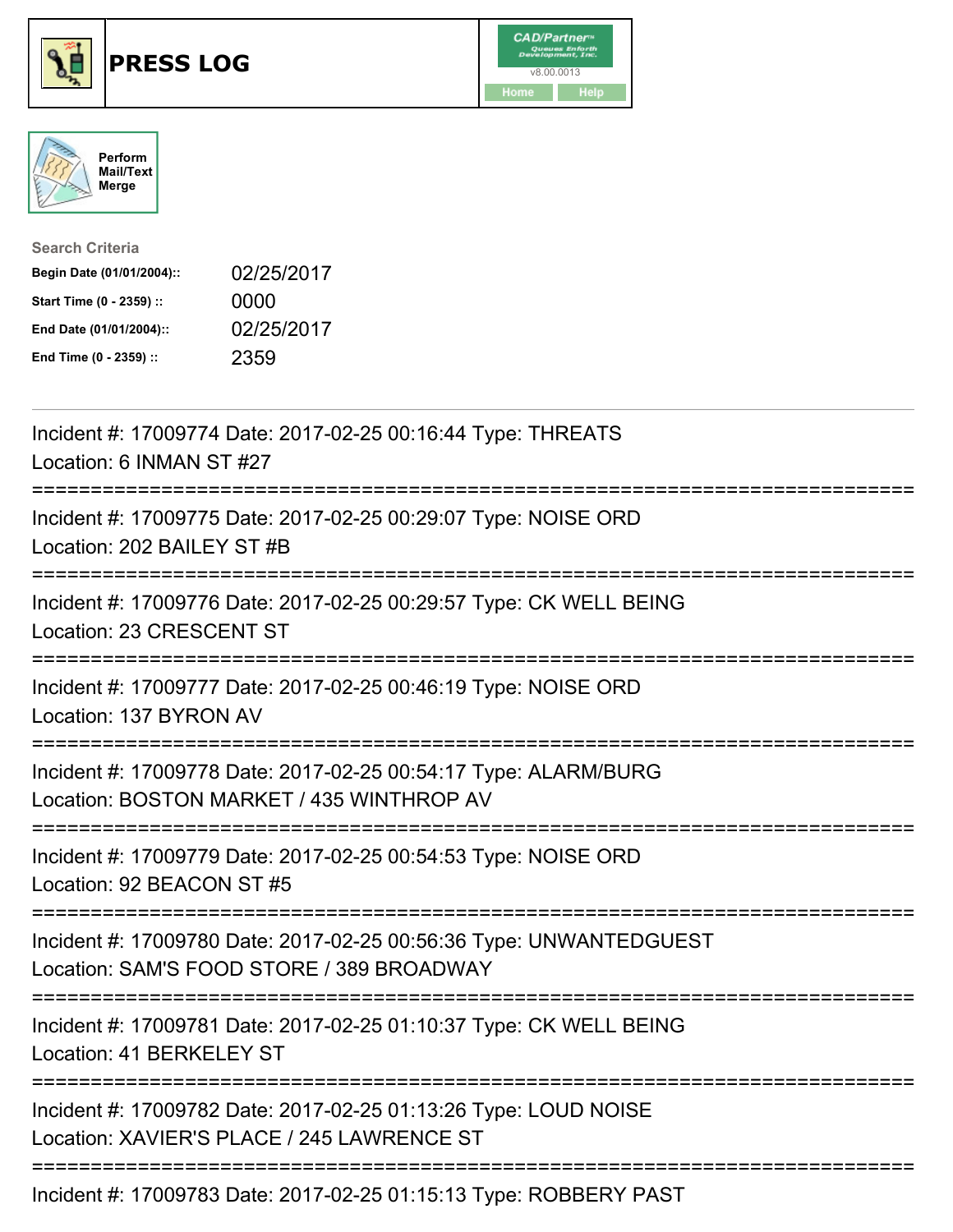| Location: IMMIGRATION / 2 MILL ST                                                                                               |
|---------------------------------------------------------------------------------------------------------------------------------|
| Incident #: 17009784 Date: 2017-02-25 01:18:04 Type: NOISE ORD<br>Location: 272 E HAVERHILL ST #7<br>---------------------      |
| Incident #: 17009785 Date: 2017-02-25 01:20:47 Type: INVEST CONT<br>Location: 76 WOODLAND ST                                    |
| Incident #: 17009786 Date: 2017-02-25 01:35:30 Type: M/V STOP<br>Location: LEBANON ST & WHITE ST                                |
| Incident #: 17009787 Date: 2017-02-25 02:02:17 Type: M/V STOP<br>Location: ANCHOR AUTO / 140 WEST ST                            |
| Incident #: 17009788 Date: 2017-02-25 02:05:06 Type: SUS PERS/MV<br>Location: CVS PHARMACY / 266 BROADWAY                       |
| ---------------------------<br>Incident #: 17009790 Date: 2017-02-25 02:14:32 Type: M/V STOP<br>Location: LAWRENCE ST & PARK ST |
| Incident #: 17009789 Date: 2017-02-25 02:14:36 Type: A&B PAST<br>Location: MAKARENA RESTAURANT / 150 COMMON ST                  |
| Incident #: 17009791 Date: 2017-02-25 02:18:46 Type: DISORDERLY<br>Location: ABBOTT ST & S UNION ST                             |
| Incident #: 17009792 Date: 2017-02-25 02:22:36 Type: M/V STOP<br>Location: BENNINGTON ST & LAWRENCE ST                          |
| Incident #: 17009793 Date: 2017-02-25 02:23:06 Type: AUTO ACC/UNK PI<br>Location: MCDONALDS / 50 BROADWAY                       |
| Incident #: 17009794 Date: 2017-02-25 02:31:04 Type: MV/BLOCKING<br>Location: ESSEX ST & LAWRENCE ST                            |
| Incident #: 17009795 Date: 2017-02-25 02:32:27 Type: M/V STOP<br>Location: 140 WEST ST                                          |
| Incident #: 17009796 Date: 2017-02-25 02:33:29 Type: M/V STOP<br>Location: CANAL ST & MARSTON ST                                |
| Incident #: 17009797 Date: 2017-02-25 02:33:43 Type: NOISE ORD                                                                  |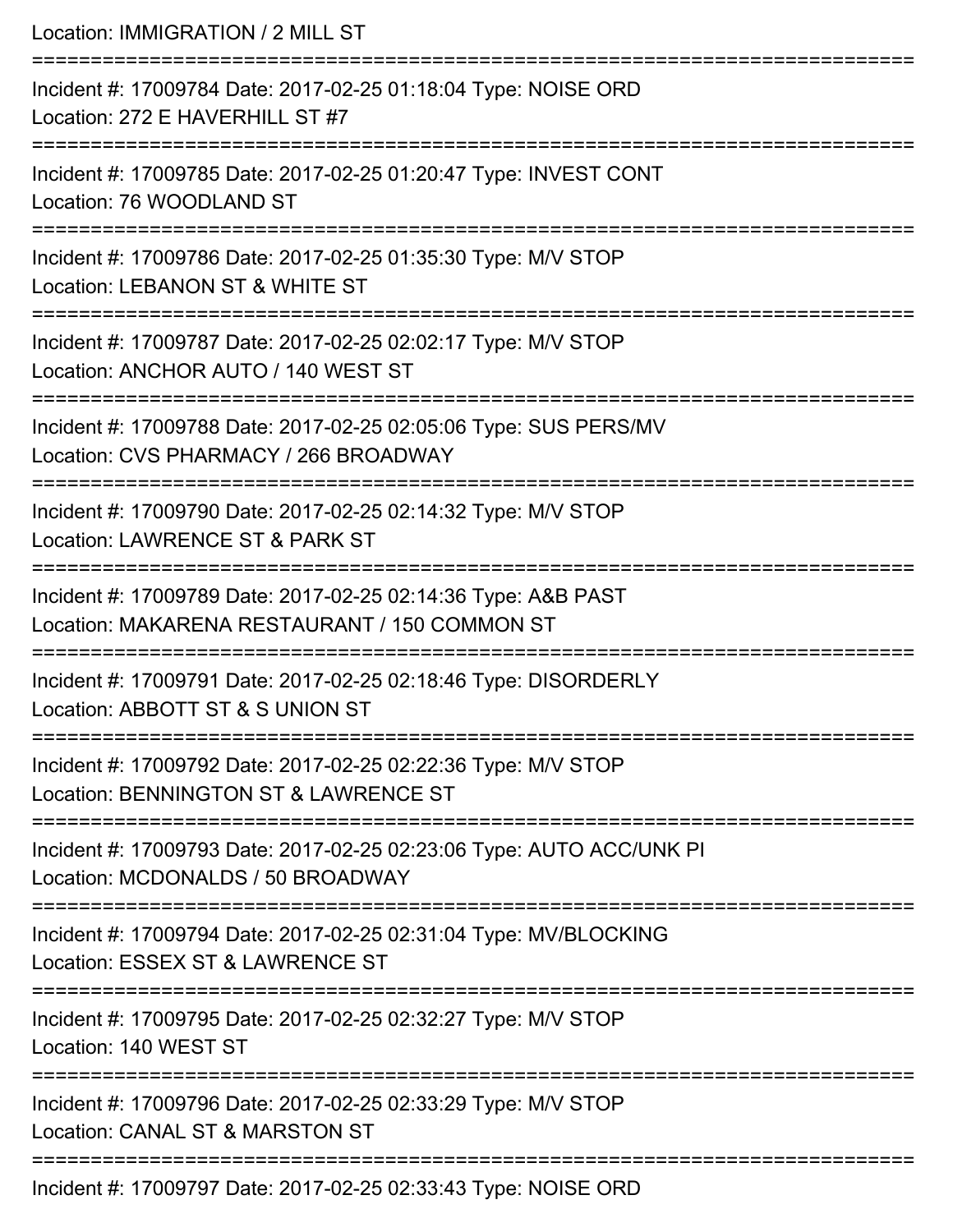| Incident #: 17009799 Date: 2017-02-25 02:33:57 Type: UNATENEDCHILD<br>Location: 76 EASTON ST FL 3         |
|-----------------------------------------------------------------------------------------------------------|
| Incident #: 17009798 Date: 2017-02-25 02:34:13 Type: M/V STOP<br>Location: CANAL ST & MARSTON ST          |
| Incident #: 17009800 Date: 2017-02-25 02:40:21 Type: MAL DAMAGE<br>Location: 159 SARATOGA ST              |
| Incident #: 17009801 Date: 2017-02-25 03:04:32 Type: M/V STOP<br>Location: FERRY ST & MARSTON ST          |
| Incident #: 17009802 Date: 2017-02-25 03:05:16 Type: M/V STOP<br>Location: 41 WEST ST                     |
| Incident #: 17009803 Date: 2017-02-25 03:11:09 Type: M/V STOP<br>Location: FERRY ST & MARSTON ST          |
| Incident #: 17009804 Date: 2017-02-25 03:12:55 Type: SHOTS FIRED<br>Location: 89 E HAVERHILL ST           |
| Incident #: 17009806 Date: 2017-02-25 03:16:59 Type: UNWANTEDGUEST<br>Location: 319 LOWELL ST FL 1        |
| Incident #: 17009805 Date: 2017-02-25 03:17:05 Type: NOISE ORD<br>Location: 2 PERRY AV                    |
| Incident #: 17009807 Date: 2017-02-25 03:23:54 Type: DISORDERLY<br>Location: 86A BOXFORD ST               |
| Incident #: 17009808 Date: 2017-02-25 03:24:27 Type: NOISE ORD<br>Location: BROADWAY & ESSEX ST           |
| Incident #: 17009809 Date: 2017-02-25 03:31:45 Type: A&B D/W PAST<br>Location: @ LGH / GROVE ST & HIGH ST |
| Incident #: 17009810 Date: 2017-02-25 03:38:35 Type: STOL/MV/PAS<br>Location: 20 MORTON ST                |
| Incident #: 17009811 Date: 2017-02-25 03:50:49 Type: M/V STOP                                             |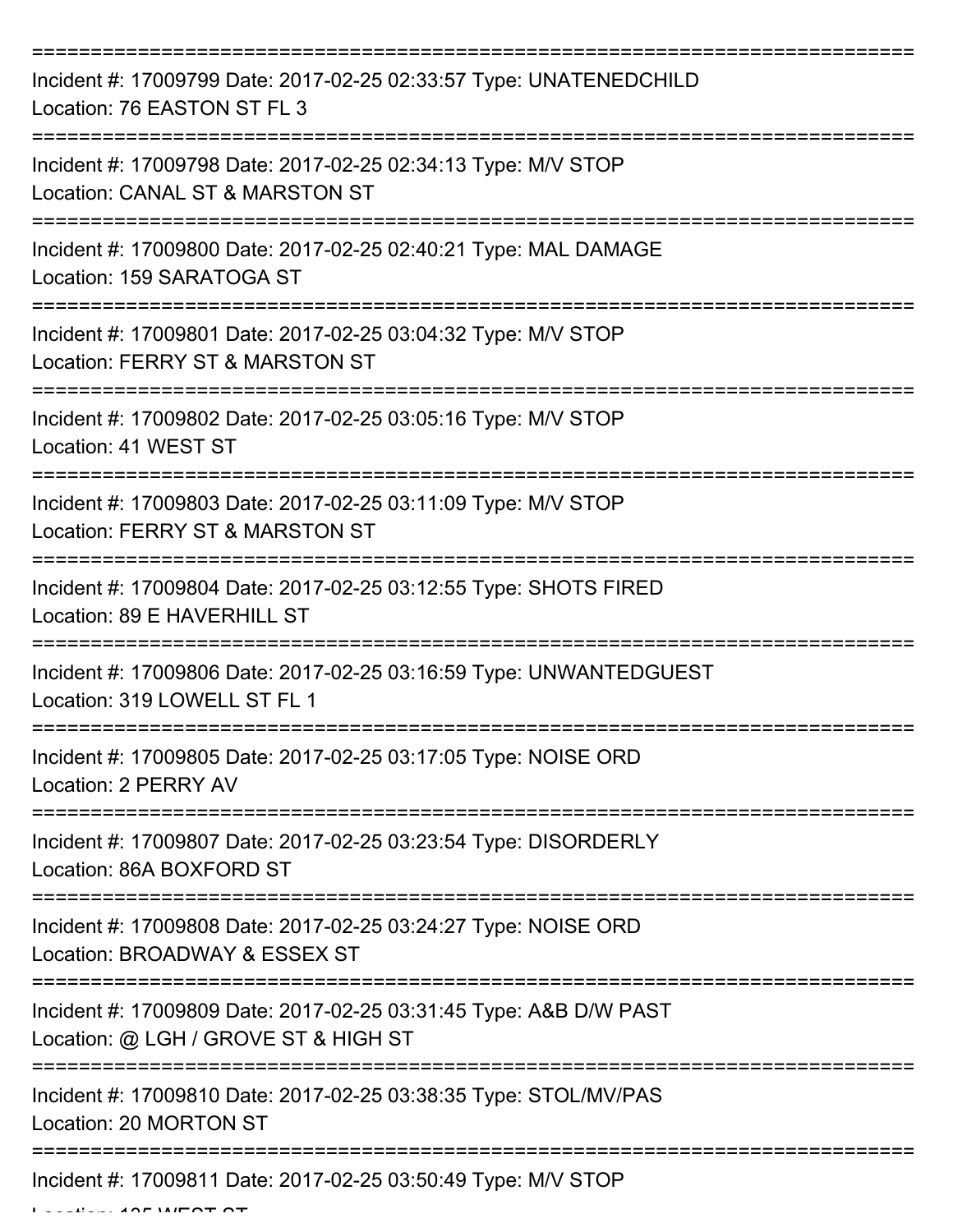| Incident #: 17009812 Date: 2017-02-25 04:14:40 Type: DISORDERLY<br>Location: 6 LEXINGTON ST                             |
|-------------------------------------------------------------------------------------------------------------------------|
| Incident #: 17009813 Date: 2017-02-25 04:16:57 Type: M/V STOP<br>Location: CANAL ST & MARSTON ST                        |
| Incident #: 17009814 Date: 2017-02-25 04:19:32 Type: M/V STOP<br>Location: CANAL ST & MARSTON ST                        |
| Incident #: 17009815 Date: 2017-02-25 04:28:00 Type: M/V STOP<br>Location: 6 LEXINGTON ST                               |
| Incident #: 17009816 Date: 2017-02-25 04:28:25 Type: DISTURBANCE<br>Location: LOFT 550 / 550 BROADWAY #203              |
| Incident #: 17009817 Date: 2017-02-25 04:30:23 Type: SUS PERS/MV<br>Location: 88 MT VERNON ST                           |
| Incident #: 17009818 Date: 2017-02-25 04:33:01 Type: DOMESTIC/PROG<br>Location: 333 HOWARD ST #10                       |
| Incident #: 17009819 Date: 2017-02-25 04:35:02 Type: DISTURBANCE<br>Location: DENNYS / 160 WINTHROP AV                  |
| Incident #: 17009820 Date: 2017-02-25 04:42:32 Type: NOISE ORD<br>Location: 112 MARSTON ST #404                         |
| Incident #: 17009821 Date: 2017-02-25 04:44:36 Type: DOMESTIC/PROG<br>Location: BROADWAY & LOWELL ST                    |
| Incident #: 17009822 Date: 2017-02-25 04:47:07 Type: BUILDING CHK<br>Location: BROADWAY LIQUORS / 434 BROADWAY          |
| Incident #: 17009823 Date: 2017-02-25 04:48:35 Type: BUILDING CHK<br>Location: LA FRUITERIA / 75 MANCHESTER ST          |
| Incident #: 17009824 Date: 2017-02-25 04:49:49 Type: BUILDING CHK<br>Location: ST MARY'S CEMETARY GARAGE / 29 BARKER ST |
| Incident #: 17009825 Date: 2017-02-25 05:04:30 Type: STOL/MV/PR                                                         |

Location: 12 DEADL CT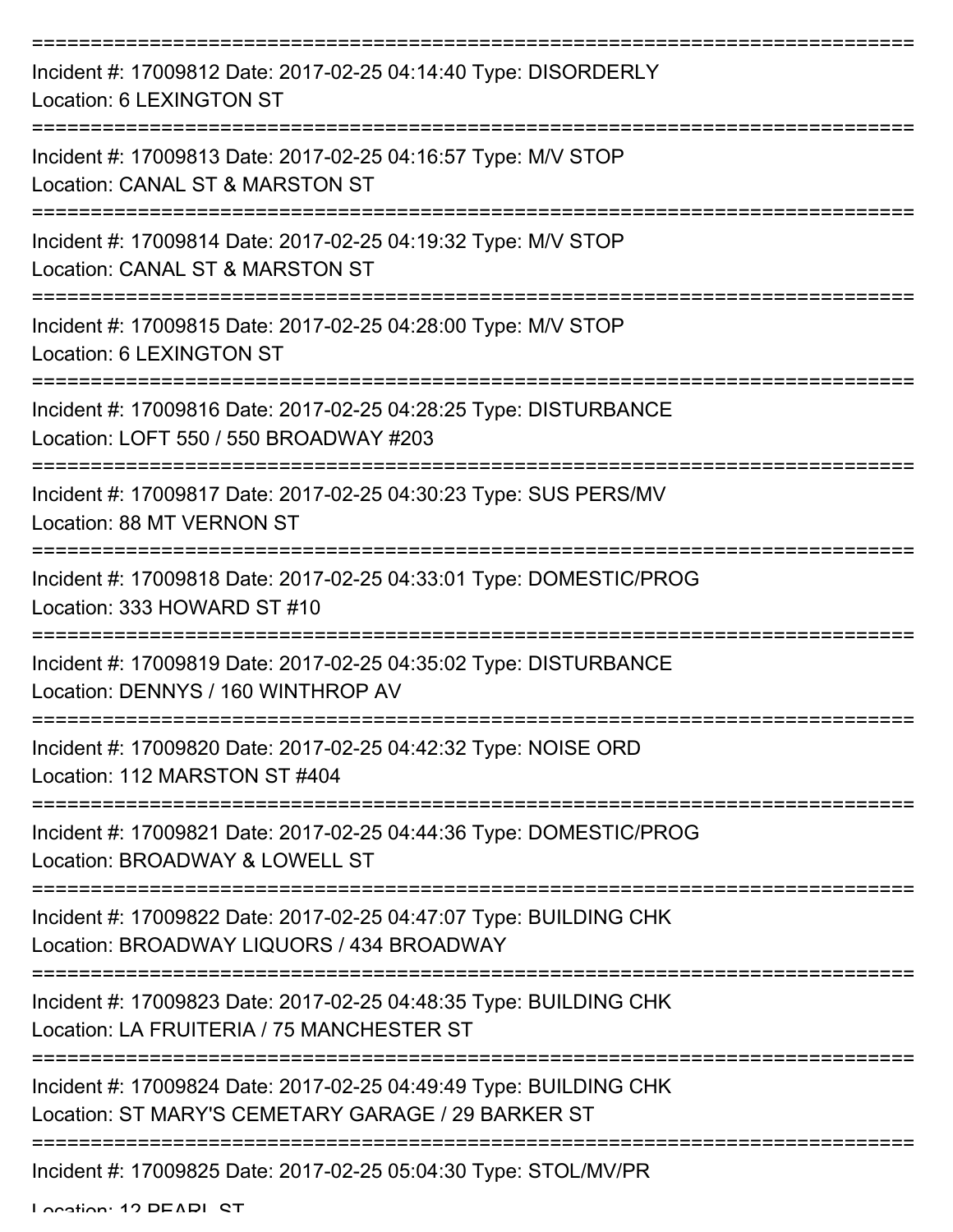| Incident #: 17009826 Date: 2017-02-25 05:11:37 Type: ABAND MV<br>Location: TOW / 11 ALDER ST                                |
|-----------------------------------------------------------------------------------------------------------------------------|
| Incident #: 17009827 Date: 2017-02-25 05:25:40 Type: UNWANTEDGUEST<br>Location: 52 MELVIN ST FL 1                           |
| Incident #: 17009828 Date: 2017-02-25 05:29:53 Type: CK WELL BEING<br>Location: CUMBERLAND FARMS / 320 S BROADWAY           |
| Incident #: 17009829 Date: 2017-02-25 05:33:10 Type: MEDIC SUPPORT<br>Location: 534 ANDOVER ST #REAR                        |
| Incident #: 17009830 Date: 2017-02-25 05:36:29 Type: M/V STOP<br>Location: KENNETH ST & S BROADWAY                          |
| Incident #: 17009831 Date: 2017-02-25 06:23:30 Type: NOISE ORD<br>Location: 88 HAVERHILL ST #SIDE FL 2 OR 3                 |
| Incident #: 17009832 Date: 2017-02-25 06:37:31 Type: M/V STOP<br>Location: 140 WEST ST                                      |
| Incident #: 17009833 Date: 2017-02-25 06:48:11 Type: ALARMS<br>Location: LYDIA LEON RESD. / 8 LEXINGTON ST                  |
| Incident #: 17009834 Date: 2017-02-25 07:05:35 Type: INVEST CONT<br>Location: 22 STEARNS AV                                 |
| -------------------<br>Incident #: 17009835 Date: 2017-02-25 07:06:08 Type: PARK & WALK<br>Location: BRADFORD ST & BROADWAY |
| Incident #: 17009836 Date: 2017-02-25 07:13:43 Type: ALARMS<br>Location: ST MARY'S SCHOOL / 301 HAVERHILL ST                |
| Incident #: 17009837 Date: 2017-02-25 07:23:21 Type: ALARMS<br>Location: ADVANCED AUTO PARTS / 183 BROADWAY                 |
| Incident #: 17009838 Date: 2017-02-25 07:38:29 Type: TOW/REPOSSED<br>Location: 144 HIGH ST                                  |
| Incident #: 17009839 Date: 2017-02-25 07:40:22 Type: DISTURBANCE<br>Location: 11 SARATOGA ST                                |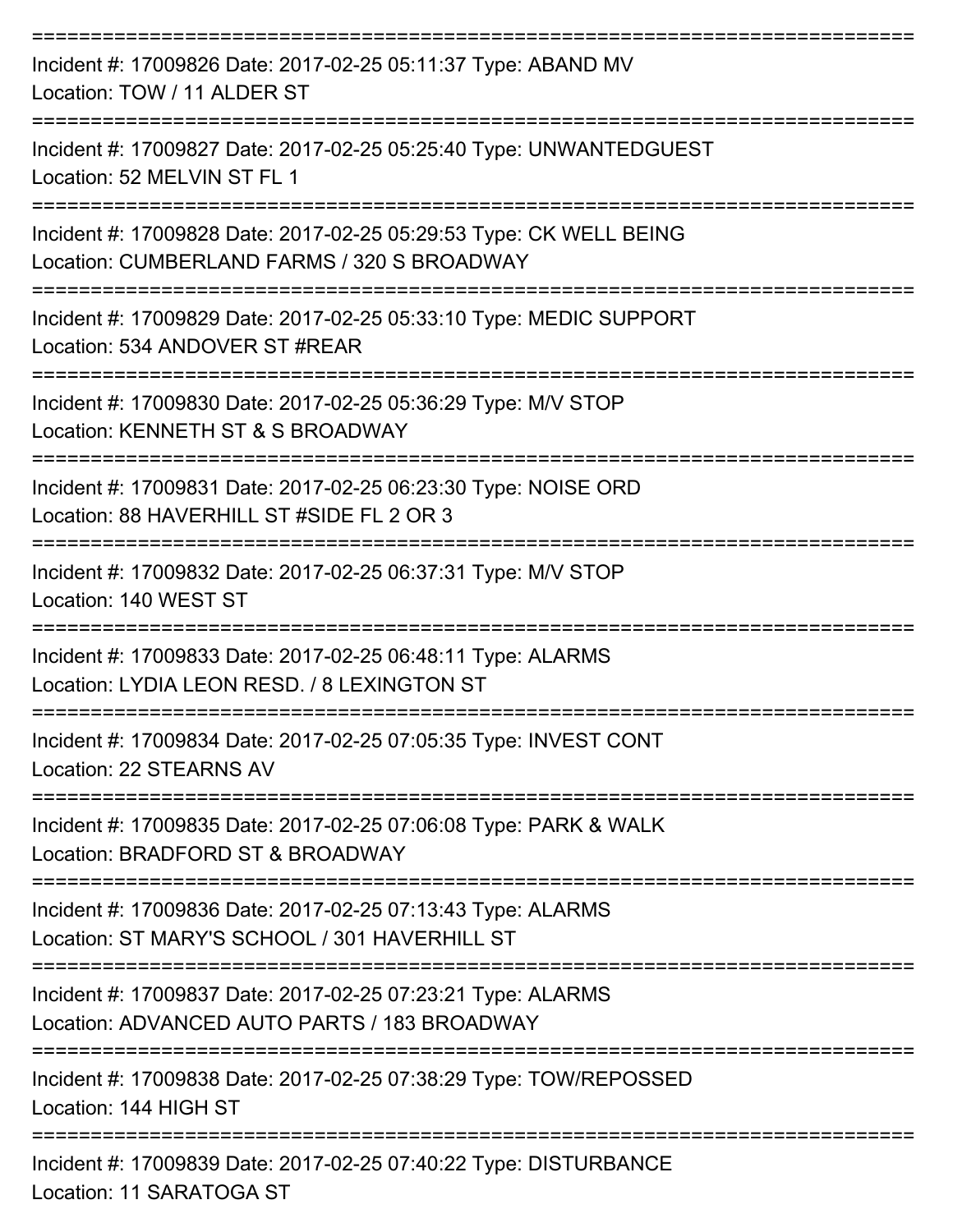| Incident #: 17009840 Date: 2017-02-25 08:01:24 Type: M/V STOP<br>Location: BENNINGTON ST & ERVING AV                |
|---------------------------------------------------------------------------------------------------------------------|
| Incident #: 17009842 Date: 2017-02-25 08:09:34 Type: MAL DAMAGE<br>Location: 222 HIGH ST FL 1                       |
| :==================<br>Incident #: 17009841 Date: 2017-02-25 08:09:38 Type: UNATENEDCHILD<br>Location: 250 CANAL ST |
| Incident #: 17009843 Date: 2017-02-25 08:15:29 Type: MEDIC SUPPORT<br>Location: 170 BOXFORD ST                      |
| Incident #: 17009844 Date: 2017-02-25 08:24:33 Type: M/V STOP<br>Location: LAWRENCE ST & LEXINGTON ST               |
| Incident #: 17009845 Date: 2017-02-25 08:30:29 Type: MAL DAMAGE<br><b>Location: 38 LAWRENCE ST</b>                  |
| Incident #: 17009846 Date: 2017-02-25 08:34:20 Type: MAN DOWN<br>Location: 198 ESSEX ST #410                        |
| Incident #: 17009847 Date: 2017-02-25 09:26:29 Type: ALARM/HOLD<br>Location: 201 LAWRENCE ST                        |
| Incident #: 17009848 Date: 2017-02-25 09:37:14 Type: GENERAL SERV<br><b>Location: HANCOCK ST</b>                    |
| Incident #: 17009849 Date: 2017-02-25 09:45:56 Type: DRUG VIO<br>Location: 202 LAWRENCE ST                          |
| Incident #: 17009850 Date: 2017-02-25 09:48:06 Type: DRUG VIO<br>Location: 50 PARK ST                               |
| Incident #: 17009851 Date: 2017-02-25 09:56:49 Type: SUS PERS/MV<br>Location: 205 BROADWAY                          |
| Incident #: 17009852 Date: 2017-02-25 10:02:20 Type: M/V STOP<br>Location: BROADWAY & COMMON ST                     |
| Incident #: 17009853 Date: 2017-02-25 10:04:07 Type: M/V STOP<br>Location: FRANKLIN ST & HAVERHILL ST               |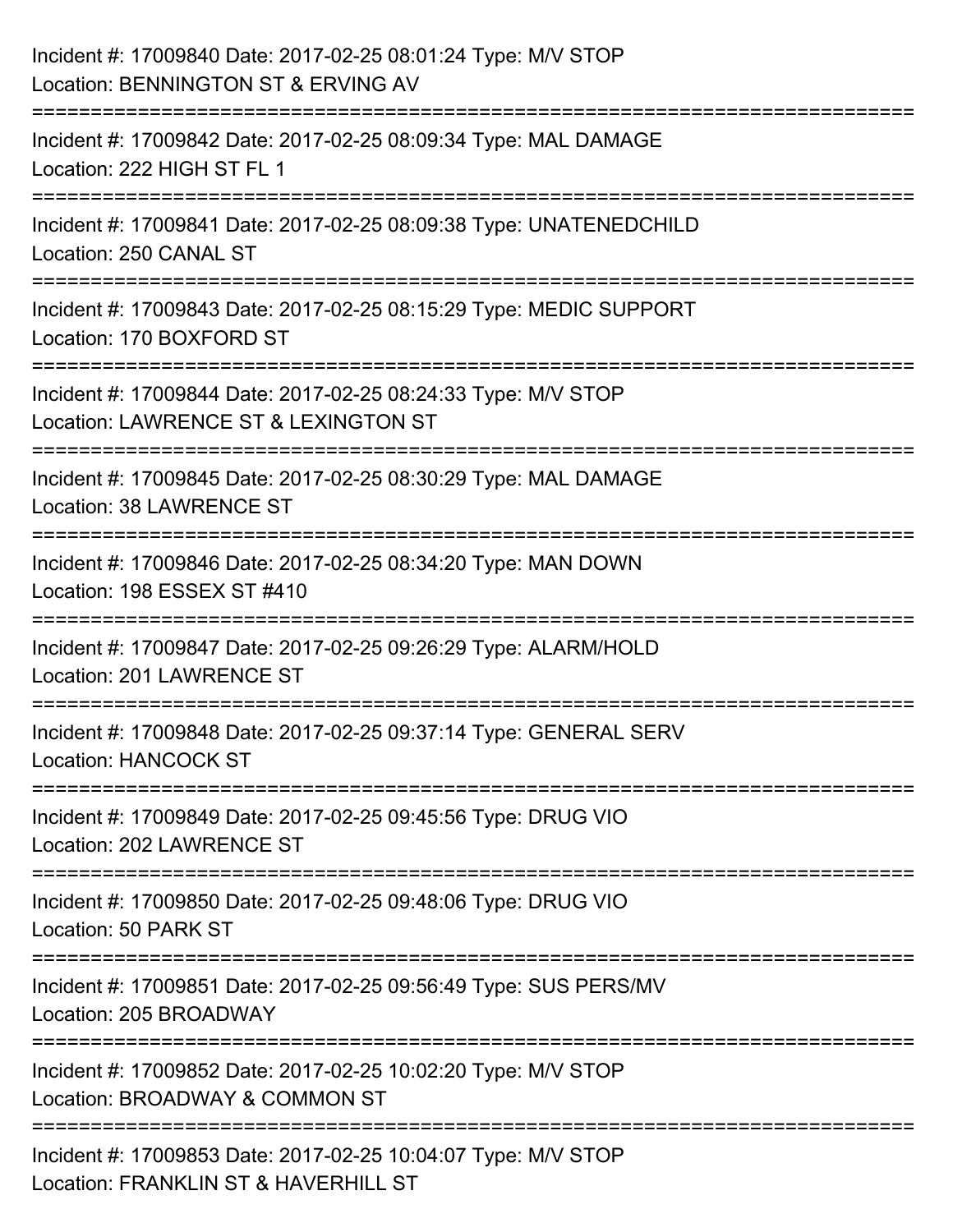| Incident #: 17009854 Date: 2017-02-25 10:10:07 Type: M/V STOP<br>Location: BRADFORD ST & BROADWAY                                     |
|---------------------------------------------------------------------------------------------------------------------------------------|
| Incident #: 17009855 Date: 2017-02-25 10:17:42 Type: M/V STOP<br>Location: BROADWAY & PARK ST                                         |
| Incident #: 17009856 Date: 2017-02-25 10:18:12 Type: M/V STOP<br>Location: LAWRENCE ST & LEXINGTON ST                                 |
| Incident #: 17009857 Date: 2017-02-25 10:23:15 Type: M/V STOP<br>Location: KINGSTON ST & S BROADWAY                                   |
| Incident #: 17009858 Date: 2017-02-25 10:34:58 Type: M/V STOP<br>Location: NEWBURY ST & SUMMER ST                                     |
| Incident #: 17009859 Date: 2017-02-25 10:38:08 Type: UNWANTEDGUEST<br>Location: 15 UNION ST #REAR FL C                                |
| Incident #: 17009860 Date: 2017-02-25 10:46:08 Type: LARCENY/PAST<br>Location: 70 BENNINGTON ST                                       |
| Incident #: 17009861 Date: 2017-02-25 10:53:44 Type: M/V STOP<br>Location: 57 JACKSON ST                                              |
| Incident #: 17009862 Date: 2017-02-25 10:57:22 Type: NOISE ORD<br>Location: HAFFNERS CAR WASH / MARKET ST & PARKER ST                 |
| Incident #: 17009863 Date: 2017-02-25 11:08:28 Type: ALARM/BURG<br>Location: 3 GREEN ST                                               |
| Incident #: 17009864 Date: 2017-02-25 11:17:38 Type: SPECIAL CHECK<br>Location: SANTO DOMINGO LIQUORS / 419 HAMPSHIRE                 |
| ==================================<br>Incident #: 17009865 Date: 2017-02-25 11:18:34 Type: M/V STOP<br>Location: LYNN ST & S UNION ST |
| Incident #: 17009866 Date: 2017-02-25 11:19:51 Type: NOISE ORD<br>Location: HAFFNER'S GAS STATION / 69 PARKER ST                      |
| Incident #: 17009867 Date: 2017-02-25 11:24:16 Type: M/V STOP<br>Location: MARKET ST & S UNION ST                                     |

===========================================================================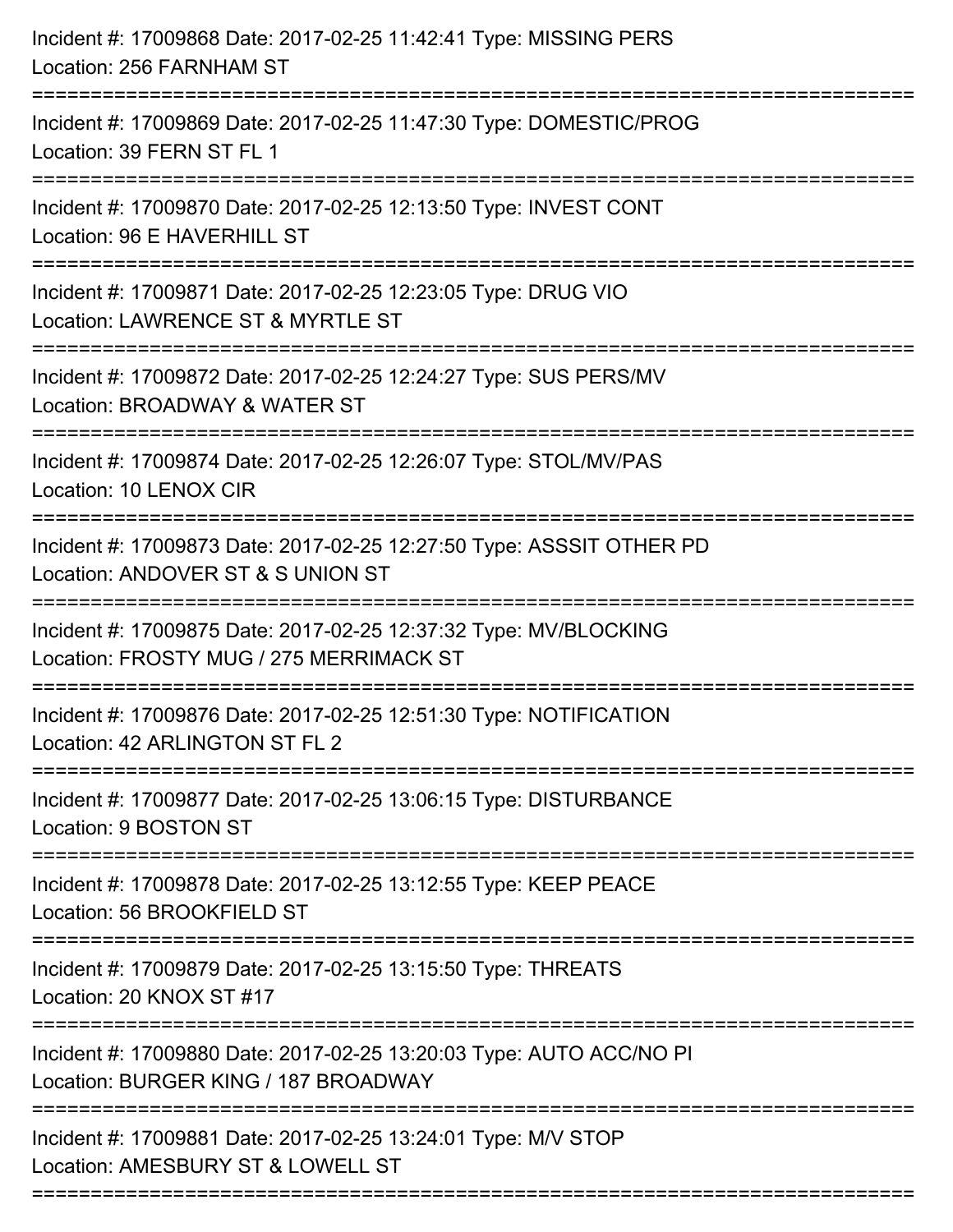Location: 482 LOWELL ST

| Incident #: 17009883 Date: 2017-02-25 13:42:52 Type: NOISE ORD<br>Location: 106 ARLINGTON ST                              |
|---------------------------------------------------------------------------------------------------------------------------|
| Incident #: 17009884 Date: 2017-02-25 13:44:23 Type: VIO CITY ORD<br>Location: 506 LOWELL ST                              |
| Incident #: 17009885 Date: 2017-02-25 13:46:05 Type: M/V STOP<br>Location: WINTHROP AV                                    |
| Incident #: 17009886 Date: 2017-02-25 13:55:11 Type: STOL/MV/PAS<br>Location: 74 BENNINGTON ST                            |
| Incident #: 17009887 Date: 2017-02-25 14:01:48 Type: MEDIC SUPPORT<br>Location: 49 LENOX ST                               |
| Incident #: 17009888 Date: 2017-02-25 14:03:55 Type: BUILDING CHK<br>Location: 14 CEDAR ST                                |
| =========================<br>Incident #: 17009889 Date: 2017-02-25 14:13:02 Type: SUS PERS/MV<br>Location: 46 SAUNDERS ST |
| Incident #: 17009890 Date: 2017-02-25 14:16:10 Type: M/V STOP<br>Location: 2992886 / 43 CROSS ST                          |
| Incident #: 17009891 Date: 2017-02-25 14:17:15 Type: LIC PLATE STO<br>Location: 17 STORROW ST                             |
| Incident #: 17009892 Date: 2017-02-25 14:33:53 Type: AUTO ACC/UNK PI<br>Location: 1 RIVER POINTE WY                       |
| Incident #: 17009893 Date: 2017-02-25 14:40:41 Type: MV/BLOCKING<br>Location: 2 MUSEUM SQ                                 |
| Incident #: 17009894 Date: 2017-02-25 14:58:05 Type: MAN DOWN<br>Location: ST PATRICK'S PARISH / 118 S BROADWAY           |
| Incident #: 17009895 Date: 2017-02-25 15:15:55 Type: GENERAL SERV<br>Location: HAMPSHIRE ST & LOWELL ST                   |
|                                                                                                                           |

Incident #: 17009896 Date: 2017 02 25 15:21:59 Type: THREATS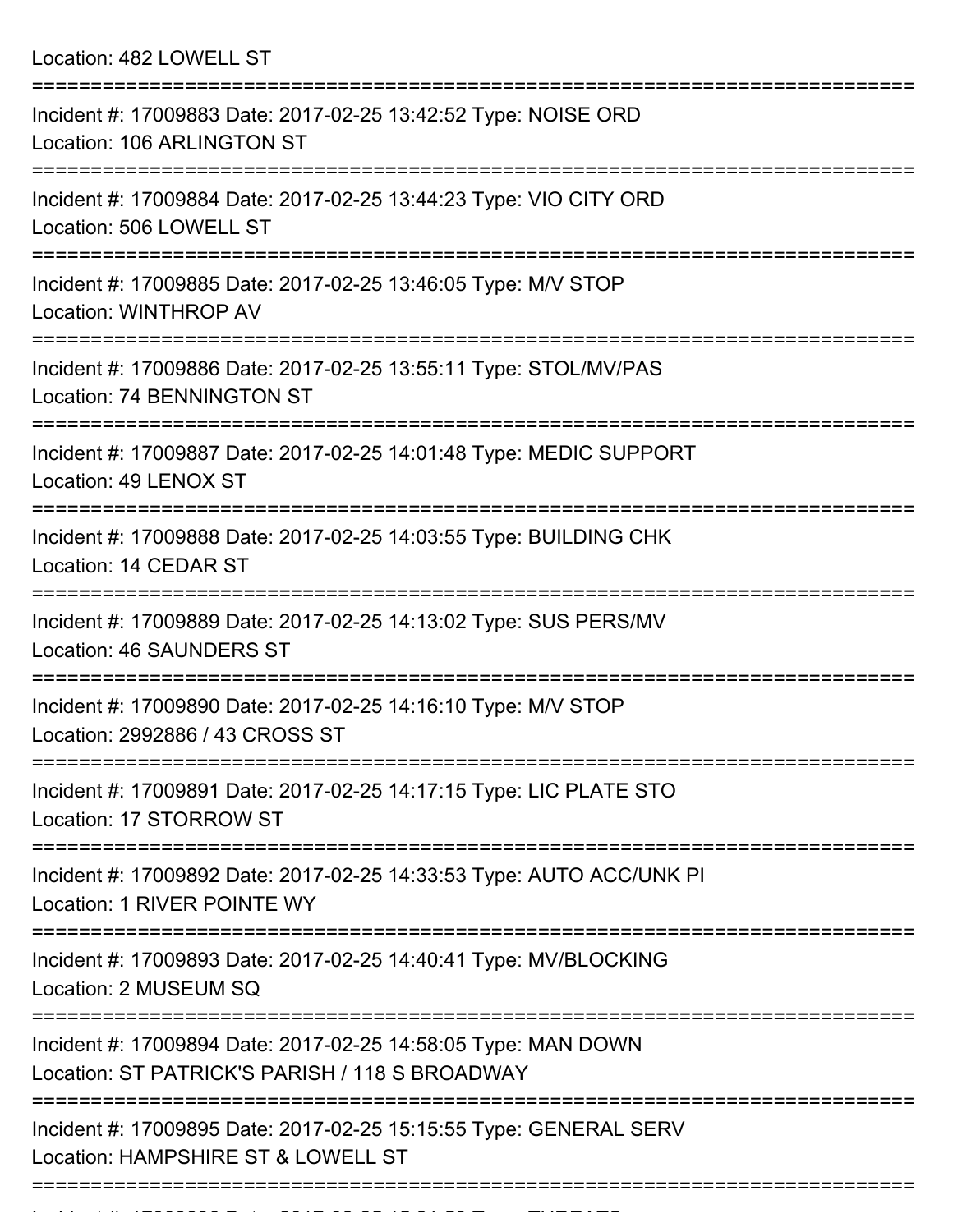Location: LAWRENCE ST & MAPLE ST

| Incident #: 17009897 Date: 2017-02-25 15:53:16 Type: MEDIC SUPPORT<br>Location: SANTO DOMINGO LIQUORS / 419 HAMPSHIRE |
|-----------------------------------------------------------------------------------------------------------------------|
| Incident #: 17009898 Date: 2017-02-25 15:55:56 Type: MAN DOWN<br>Location: BENNINGTON ST & ERVING AV                  |
| Incident #: 17009899 Date: 2017-02-25 15:58:57 Type: FIGHT<br>Location: MCDONALDS / 50 BROADWAY                       |
| Incident #: 17009900 Date: 2017-02-25 16:19:02 Type: M/V STOP<br>Location: HAMPSHIRE ST & TREMONT ST                  |
| Incident #: 17009901 Date: 2017-02-25 16:21:48 Type: MEDIC SUPPORT<br>Location: 35 COMMON ST #613                     |
| Incident #: 17009902 Date: 2017-02-25 16:23:58 Type: FIGHT<br>Location: FRANKLIN ST & TREMONT ST                      |
| Incident #: 17009903 Date: 2017-02-25 16:50:41 Type: VIO CITY ORD<br>Location: BAILEY ST & FOSTER ST                  |
| Incident #: 17009904 Date: 2017-02-25 16:58:20 Type: ALARMS<br>Location: CARIBE CALLING CENTER / 105 JACKSON STREET   |
| Incident #: 17009905 Date: 2017-02-25 17:00:08 Type: DRUG VIO<br>Location: 5 EUTAW ST                                 |
| Incident #: 17009906 Date: 2017-02-25 17:12:22 Type: ALARM/BURG<br>Location: LORENZO BUILDING / 599 CANAL ST          |
| Incident #: 17009907 Date: 2017-02-25 17:20:09 Type: M/V STOP<br>Location: HAMPSHIRE ST & HAVERHILL ST                |
| Incident #: 17009908 Date: 2017-02-25 17:21:50 Type: DOMESTIC/PAST<br>Location: 37 FOSTER ST                          |
| Incident #: 17009909 Date: 2017-02-25 17:28:23 Type: M/V STOP<br>Location: 101 MYRTLE ST                              |
|                                                                                                                       |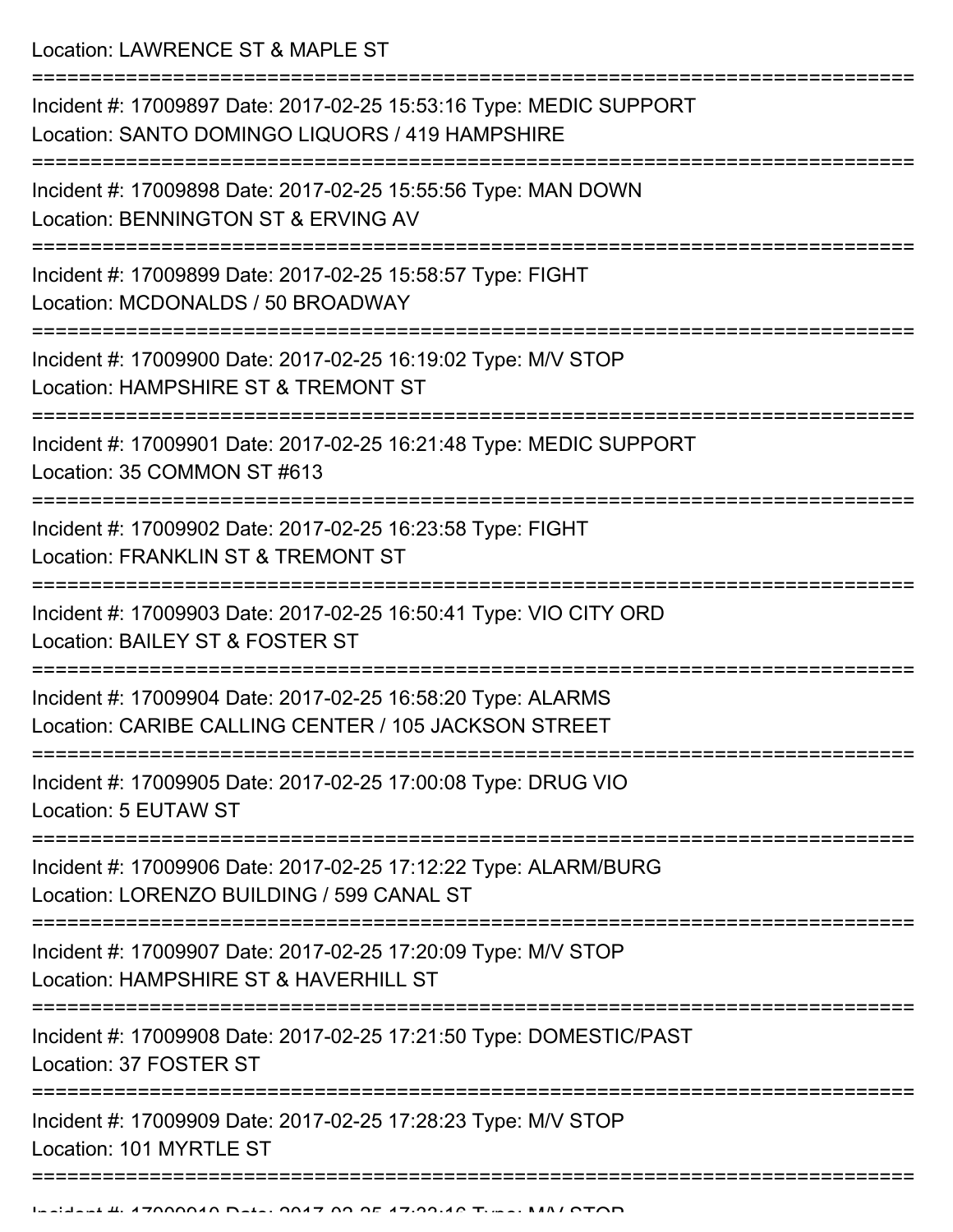| Location: TOW / ESSEX ST & MARGIN ST<br>----------------------------                                                         |
|------------------------------------------------------------------------------------------------------------------------------|
| Incident #: 17009911 Date: 2017-02-25 17:33:46 Type: M/V STOP<br>Location: AMESBURY ST & LOWELL ST                           |
| :=========================<br>Incident #: 17009912 Date: 2017-02-25 17:34:18 Type: M/V STOP<br>Location: BROADWAY & ESSEX ST |
| Incident #: 17009913 Date: 2017-02-25 17:34:28 Type: STOL/MV/PAS<br>Location: 340 HAVERHILL ST                               |
| Incident #: 17009914 Date: 2017-02-25 17:34:51 Type: M/V STOP<br>Location: 41 BRUCE ST                                       |
| Incident #: 17009915 Date: 2017-02-25 17:36:10 Type: M/V STOP<br>Location: AMHERST ST & DAVIS ST                             |
| Incident #: 17009916 Date: 2017-02-25 17:41:13 Type: INVEST CONT<br><b>Location: 52 MANCHESTER ST</b>                        |
| Incident #: 17009917 Date: 2017-02-25 17:41:37 Type: M/V STOP<br>Location: JACKSON ST & PARK ST                              |
| Incident #: 17009918 Date: 2017-02-25 17:42:00 Type: M/V STOP<br>Location: ESSEX ST & LAWRENCE ST                            |
| Incident #: 17009919 Date: 2017-02-25 17:43:40 Type: M/V STOP<br>Location: ESSEX ST & LAWRENCE ST                            |
| Incident #: 17009920 Date: 2017-02-25 17:46:00 Type: DISTURBANCE<br>Location: 159 SALEM ST #1                                |
| Incident #: 17009921 Date: 2017-02-25 17:48:07 Type: M/V STOP<br>Location: 133 ESSEX ST                                      |
| Incident #: 17009922 Date: 2017-02-25 17:48:45 Type: M/V STOP<br>Location: AMHERST ST & DAVIS ST                             |
| Incident #: 17009923 Date: 2017-02-25 17:53:36 Type: M/V STOP<br>Location: 248 BROADWAY                                      |
| $-1$ , $0017000777$                                                                                                          |

Incident #: 17009924 Date: 2017-02-25 17:56:58 Type: M/V STOP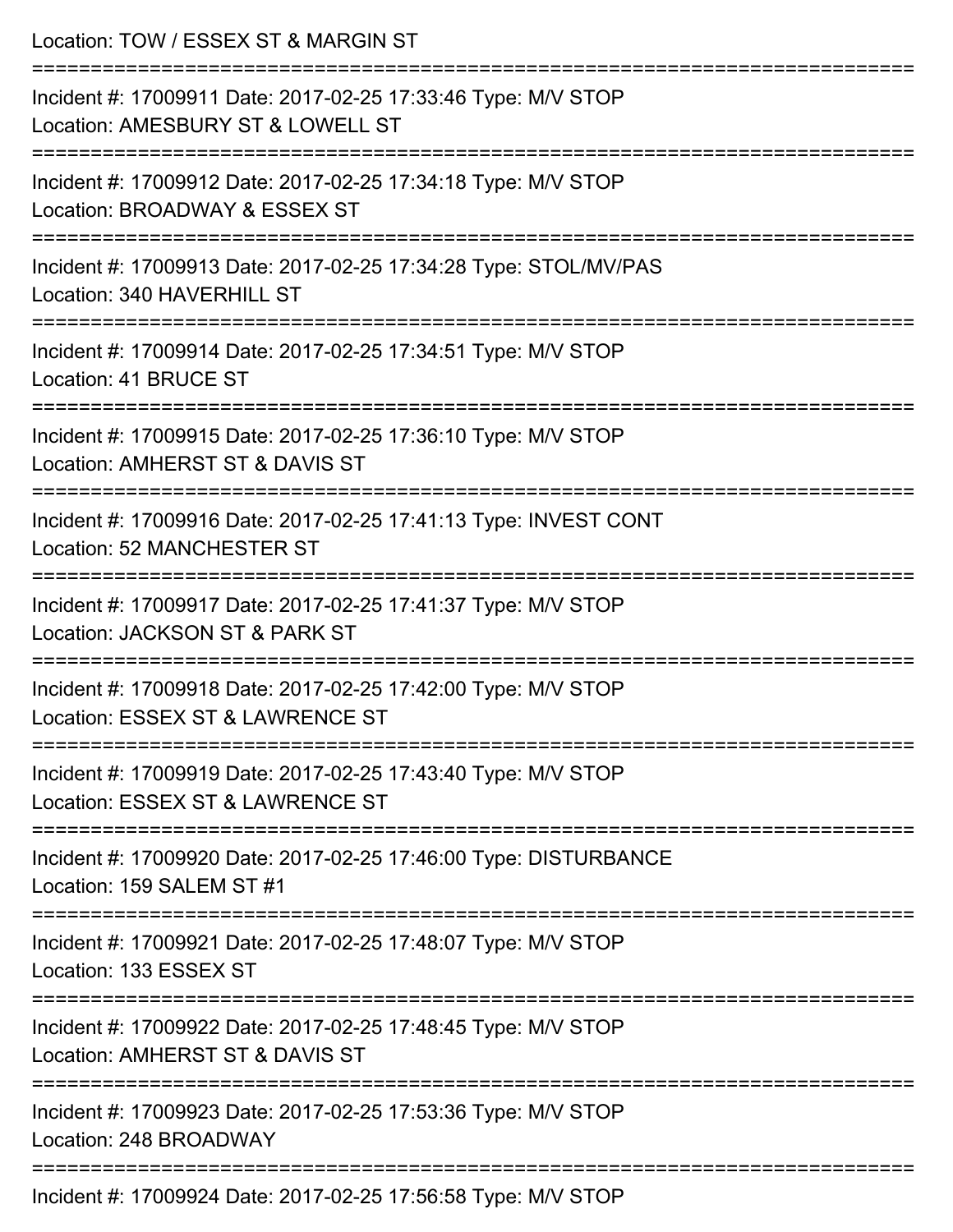| Incident #: 17009925 Date: 2017-02-25 17:57:52 Type: SPECIAL CHECK<br>Location: SAM'S FOOD STORE / 389 BROADWAY |
|-----------------------------------------------------------------------------------------------------------------|
| Incident #: 17009926 Date: 2017-02-25 17:58:43 Type: M/V STOP<br>Location: BROOK ST & NEWBURY ST                |
| Incident #: 17009928 Date: 2017-02-25 18:01:43 Type: EVIDENCE TRAN<br>Location: LGH / 1 GENERAL ST              |
| Incident #: 17009927 Date: 2017-02-25 18:03:20 Type: B&E/PAST<br>Location: 25-27 BOEHM ST                       |
| Incident #: 17009929 Date: 2017-02-25 18:06:26 Type: M/V STOP<br>Location: BRUCE ST & PARK ST                   |
| Incident #: 17009930 Date: 2017-02-25 18:07:23 Type: M/V STOP<br>Location: JAMAICA ST & S UNION ST              |
| Incident #: 17009931 Date: 2017-02-25 18:08:40 Type: M/V STOP<br>Location: BERKELEY ST & HALL ST                |
| Incident #: 17009932 Date: 2017-02-25 18:09:32 Type: M/V STOP<br>Location: BEACON ST & MCCARTHY RD              |
| Incident #: 17009934 Date: 2017-02-25 18:15:12 Type: LOUD NOISE<br>Location: ARLINGTON ST & EXCHANGE ST         |
| Incident #: 17009933 Date: 2017-02-25 18:15:18 Type: NOISE ORD<br>Location: 136 BUTLER ST                       |
| Incident #: 17009935 Date: 2017-02-25 18:15:41 Type: SUS PERS/MV<br>Location: CHANDLER ST & MEDFORD ST          |
| Incident #: 17009936 Date: 2017-02-25 18:16:43 Type: M/V STOP<br>Location: BERKELEY ST & KNOX ST                |
| Incident #: 17009937 Date: 2017-02-25 18:19:47 Type: M/V STOP<br>Location: BERKELEY ST & MONTGOMERY ST          |
| Incident #: 17009939 Date: 2017-02-25 18:20:49 Type: CK WELL BEING                                              |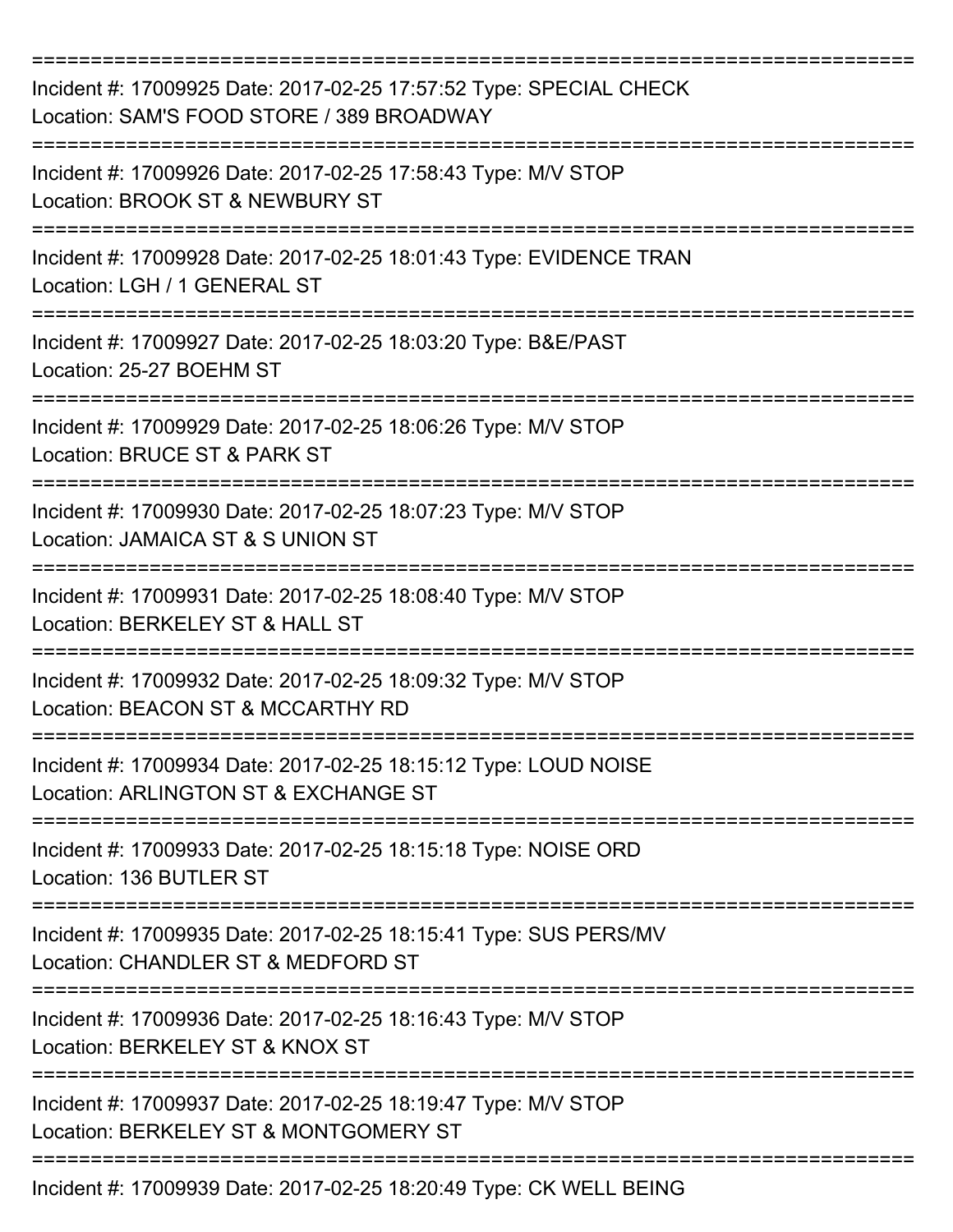| Incident #: 17009938 Date: 2017-02-25 18:21:48 Type: M/V STOP<br>Location: BERKELEY ST & KNOX ST         |
|----------------------------------------------------------------------------------------------------------|
| Incident #: 17009940 Date: 2017-02-25 18:25:51 Type: M/V STOP<br>Location: BERKELEY ST & KNOX ST         |
| Incident #: 17009941 Date: 2017-02-25 18:28:31 Type: M/V STOP<br>Location: BENNINGTON ST & MYRTLE ST     |
| Incident #: 17009942 Date: 2017-02-25 18:31:30 Type: AUTO ACC/NO PI<br>Location: HAVERHILL ST & UNION ST |
| Incident #: 17009943 Date: 2017-02-25 18:39:00 Type: M/V STOP<br>Location: BROADWAY & MANCHESTER ST      |
| Incident #: 17009944 Date: 2017-02-25 18:47:15 Type: M/V STOP<br>Location: TOW / 400 LOWELL ST           |
| Incident #: 17009945 Date: 2017-02-25 18:52:07 Type: M/V STOP<br>Location: TOW / FERRY ST & MARSTON ST   |
| Incident #: 17009946 Date: 2017-02-25 18:58:47 Type: M/V STOP<br>Location: BERKELEY ST & KNOX ST         |
| Incident #: 17009947 Date: 2017-02-25 19:00:06 Type: SUS PERS/MV<br>Location: 23 WESLEY ST               |
| Incident #: 17009948 Date: 2017-02-25 19:05:00 Type: M/V STOP<br>Location: BERKELEY ST & KNOX ST         |
| Incident #: 17009949 Date: 2017-02-25 19:06:13 Type: SUS PERS/MV<br>Location: BERKELEY ST & KNOX ST      |
| Incident #: 17009950 Date: 2017-02-25 19:15:35 Type: M/V STOP<br>Location: BERKELEY ST & JACKSON ST      |
| Incident #: 17009951 Date: 2017-02-25 19:15:54 Type: M/V STOP<br>Location: BERKELEY ST & KNOX ST         |
| Incident #: 17009952 Date: 2017-02-25 19:18:41 Type: NOISE ORD                                           |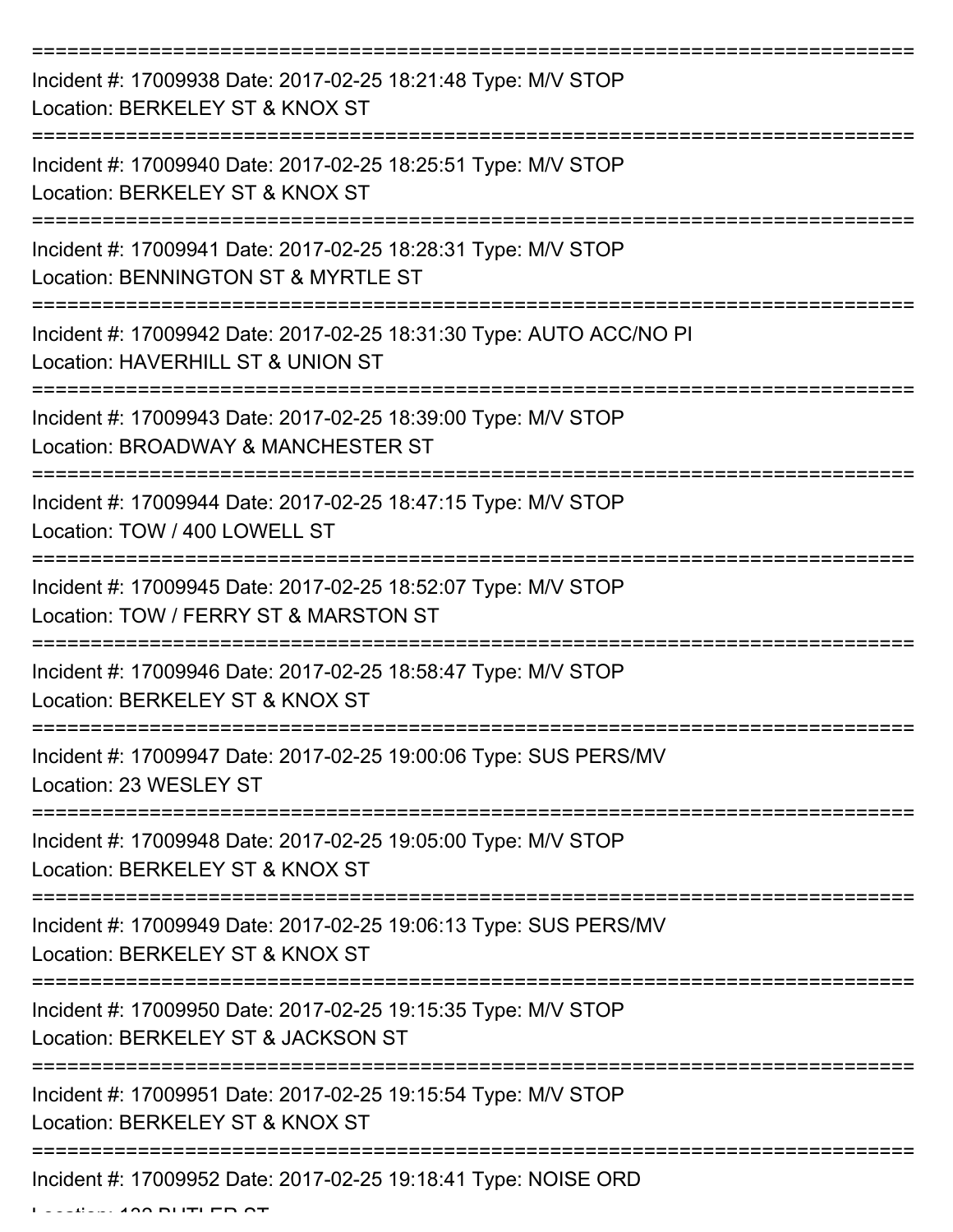| Incident #: 17009953 Date: 2017-02-25 19:23:22 Type: FIGHT<br>Location: LAWRENCE ST & LEXINGTON ST           |
|--------------------------------------------------------------------------------------------------------------|
| Incident #: 17009954 Date: 2017-02-25 19:24:54 Type: M/V STOP<br>Location: BENNINGTON ST & BROMFIELD ST      |
| Incident #: 17009956 Date: 2017-02-25 19:24:56 Type: GENERAL SERV<br>Location: 135 WEST ST                   |
| Incident #: 17009955 Date: 2017-02-25 19:25:25 Type: M/V STOP<br>Location: S BROADWAY & SHATTUCK ST          |
| Incident #: 17009957 Date: 2017-02-25 19:26:10 Type: M/V STOP<br>Location: BERKELEY ST & MONTGOMERY ST       |
| Incident #: 17009958 Date: 2017-02-25 19:31:53 Type: M/V STOP<br>Location: 330 PARK ST                       |
| Incident #: 17009959 Date: 2017-02-25 19:32:06 Type: SHOTS FIRED<br>Location: 952 ESSEX ST                   |
| Incident #: 17009960 Date: 2017-02-25 19:35:33 Type: DRUG VIO<br>Location: CUMBERLAND FARMS / 290 S BROADWAY |
| Incident #: 17009961 Date: 2017-02-25 19:43:09 Type: M/V STOP<br>Location: BERKELEY ST & JACKSON ST          |
| Incident #: 17009962 Date: 2017-02-25 19:48:28 Type: M/V STOP<br>Location: HAVERHILL ST & RESERVOIR ST       |
| Incident #: 17009963 Date: 2017-02-25 19:50:23 Type: M/V STOP<br>Location: CANAL ST & UNION ST               |
| Incident #: 17009964 Date: 2017-02-25 19:52:05 Type: LOUD NOISE<br>Location: 448 LOWELL ST                   |
| Incident #: 17009965 Date: 2017-02-25 20:38:20 Type: MISSING PERS<br>Location: 81 HOLLY ST                   |
| Incident #: 17009966 Date: 2017-02-25 20:40:28 Type: ALARM/BURG                                              |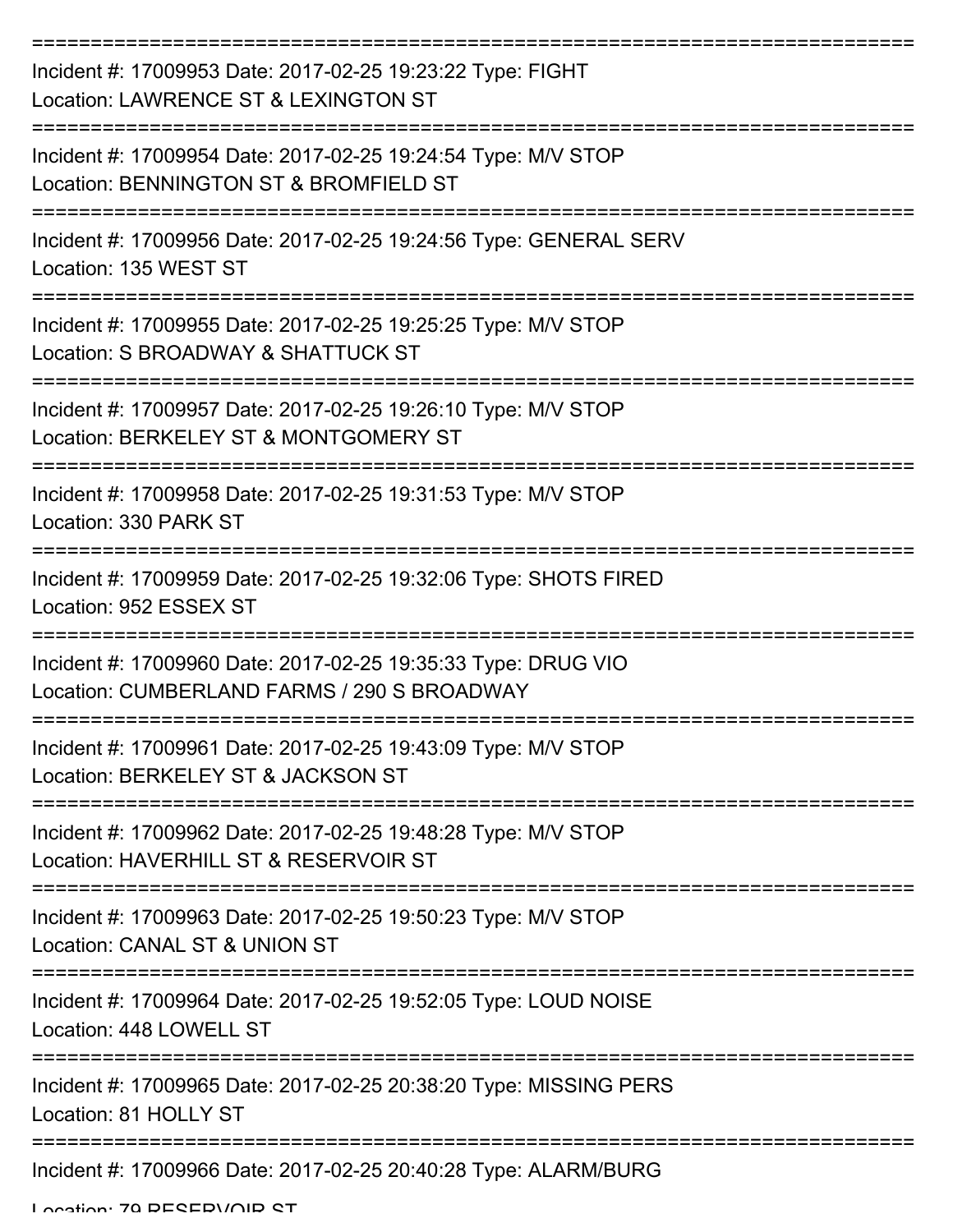| Incident #: 17009967 Date: 2017-02-25 20:42:59 Type: MV/BLOCKING<br>Location: 581 HAVERHILL ST                     |
|--------------------------------------------------------------------------------------------------------------------|
| Incident #: 17009968 Date: 2017-02-25 20:48:19 Type: MEDIC SUPPORT<br>Location: 9 GLENWOOD DR<br>================= |
| Incident #: 17009969 Date: 2017-02-25 20:58:46 Type: ALARM/BURG<br>Location: LEONARD SCHOOL / 60 ALLEN ST          |
| Incident #: 17009970 Date: 2017-02-25 21:04:13 Type: INVEST CONT<br>Location: 21 NEWBURY ST                        |
| Incident #: 17009971 Date: 2017-02-25 21:13:45 Type: M/V STOP<br>Location: BROADWAY & PARK ST                      |
| Incident #: 17009972 Date: 2017-02-25 21:13:54 Type: HOME INVASION<br>Location: 11 DAISY ST FL 3RD                 |
| Incident #: 17009973 Date: 2017-02-25 21:20:32 Type: SPECIAL CHECK<br>Location: 37 FOSTER ST                       |
| Incident #: 17009974 Date: 2017-02-25 21:26:01 Type: UNWANTEDGUEST<br>Location: 572 ESSEX ST #4D                   |
| Incident #: 17009975 Date: 2017-02-25 21:27:12 Type: NOISE ORD<br>Location: 127 ABBOTT ST                          |
| Incident #: 17009976 Date: 2017-02-25 21:42:59 Type: LOUD NOISE<br>Location: 140 ABBOTT ST                         |
| Incident #: 17009977 Date: 2017-02-25 21:47:14 Type: ALARM/BURG<br>Location: ARLINGTON SCHOOL / 150 ARLINGTON ST   |
| Incident #: 17009978 Date: 2017-02-25 22:03:14 Type: DISORDERLY<br>Location: PRIMO'S LIQUORS / 450 HAVERHILL ST    |
| Incident #: 17009979 Date: 2017-02-25 22:04:36 Type: M/V STOP<br>Location: PRIMO'S LIQUORS / 450 HAVERHILL ST      |
| Incident #: 17009980 Date: 2017-02-25 22:10:12 Type: NOISE ORD<br>Location: 55 NEWBURY ST                          |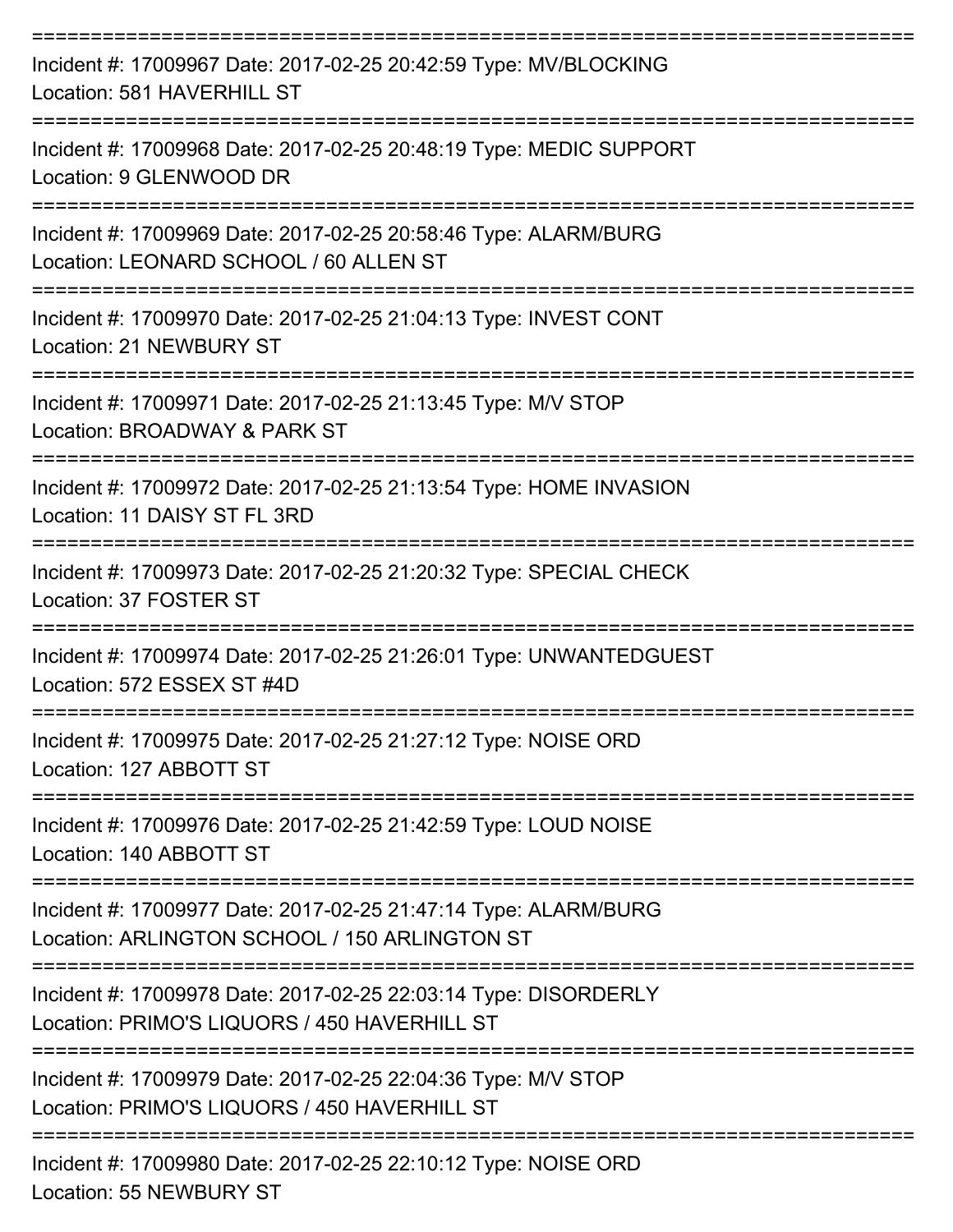| Incident #: 17009981 Date: 2017-02-25 22:10:54 Type: ALARM/BURG<br>Location: 167 ANDOVER ST                     |
|-----------------------------------------------------------------------------------------------------------------|
| Incident #: 17009982 Date: 2017-02-25 22:11:53 Type: NOISE ORD<br>Location: 237 ERVING AV                       |
| Incident #: 17009983 Date: 2017-02-25 22:11:55 Type: HIT & RUN PED<br>Location: BUNKERHILL ST & LAWRENCE ST     |
| Incident #: 17009984 Date: 2017-02-25 22:17:34 Type: MV/BLOCKING<br>Location: 24 CHARDON ST                     |
| Incident #: 17009985 Date: 2017-02-25 22:31:37 Type: NOISE ORD<br>Location: 102 BAILEY ST FL 1ST                |
| Incident #: 17009986 Date: 2017-02-25 22:52:39 Type: TOW OF M/V<br>Location: ESSEX ST & NEWBURY ST              |
| :==============<br>Incident #: 17009987 Date: 2017-02-25 22:56:22 Type: MV/BLOCKING<br>Location: 21 ROYAL ST    |
| Incident #: 17009988 Date: 2017-02-25 23:04:05 Type: ALARM/BURG<br>Location: LORENZO BUILDING / 599 CANAL ST    |
| Incident #: 17009989 Date: 2017-02-25 23:13:09 Type: TOW OF M/V<br>Location: METHUEN ST & MILL ST               |
| Incident #: 17009990 Date: 2017-02-25 23:18:00 Type: TOW/REC/STOL<br>Location: LGH / 1 GENERAL ST               |
| Incident #: 17009991 Date: 2017-02-25 23:19:08 Type: TOW OF M/V<br>Location: JACKSON ST & METHUEN ST            |
| Incident #: 17009992 Date: 2017-02-25 23:22:09 Type: TOW OF M/V<br>Location: ESSEX ST & MILL ST                 |
| Incident #: 17009993 Date: 2017-02-25 23:22:32 Type: CK WELL BEING<br>Location: 31 MILTON ST                    |
| Incident #: 17009994 Date: 2017-02-25 23:27:02 Type: ALARM/BURG<br>Location: MT VERNON LIQUORS / 421 S BROADWAY |